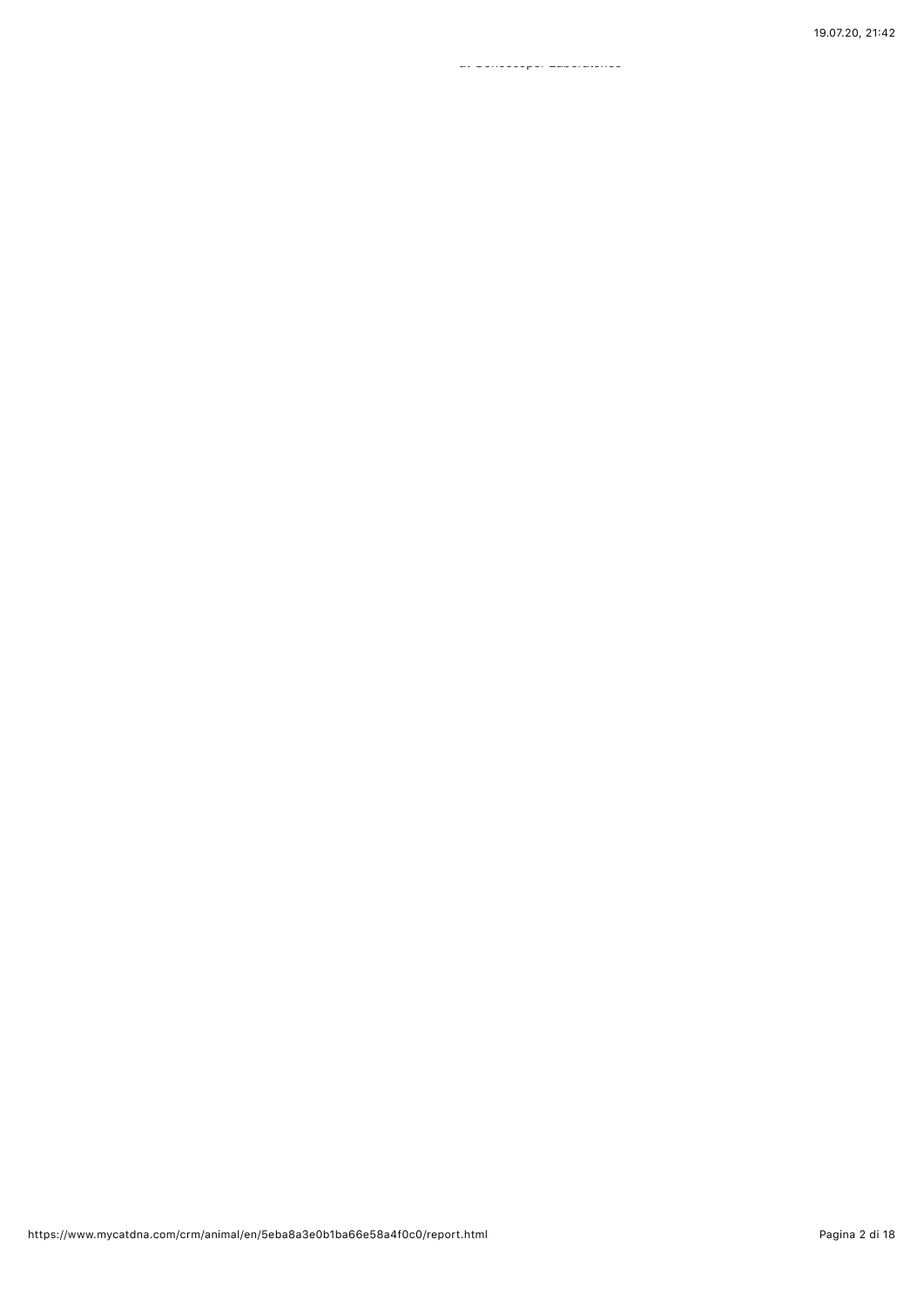

|              | Registered Name: Adelheids Tatanka PP  |                                | <b>Owner: Diana Sferrazza</b> |
|--------------|----------------------------------------|--------------------------------|-------------------------------|
|              | <b>Call Name:</b> Adelheids Tatanka PP |                                | <b>Country: Switzerland</b>   |
|              | <b>Registration ID: SBV 042919 021</b> | <b>Testing date: 2020/6/24</b> |                               |
|              | Microchip: 900079000711730             |                                |                               |
|              | <b>Breed: Maine Coon Polydactyl</b>    |                                |                               |
| Gender: Male |                                        |                                |                               |

Cat's identity verified from microchip or tattoo by veterinarian or other authorized person during sample taking: **No**

# Test results - Traits - page 1

### **Blood Type**

| <b>Trait</b>            | Genotype | <b>Description</b>    |
|-------------------------|----------|-----------------------|
| Blood Type (3 variants) | N/N      | Cat has blood type A. |

On behalf of Genoscoper Laboratories,

mer nas **SIGNATURE**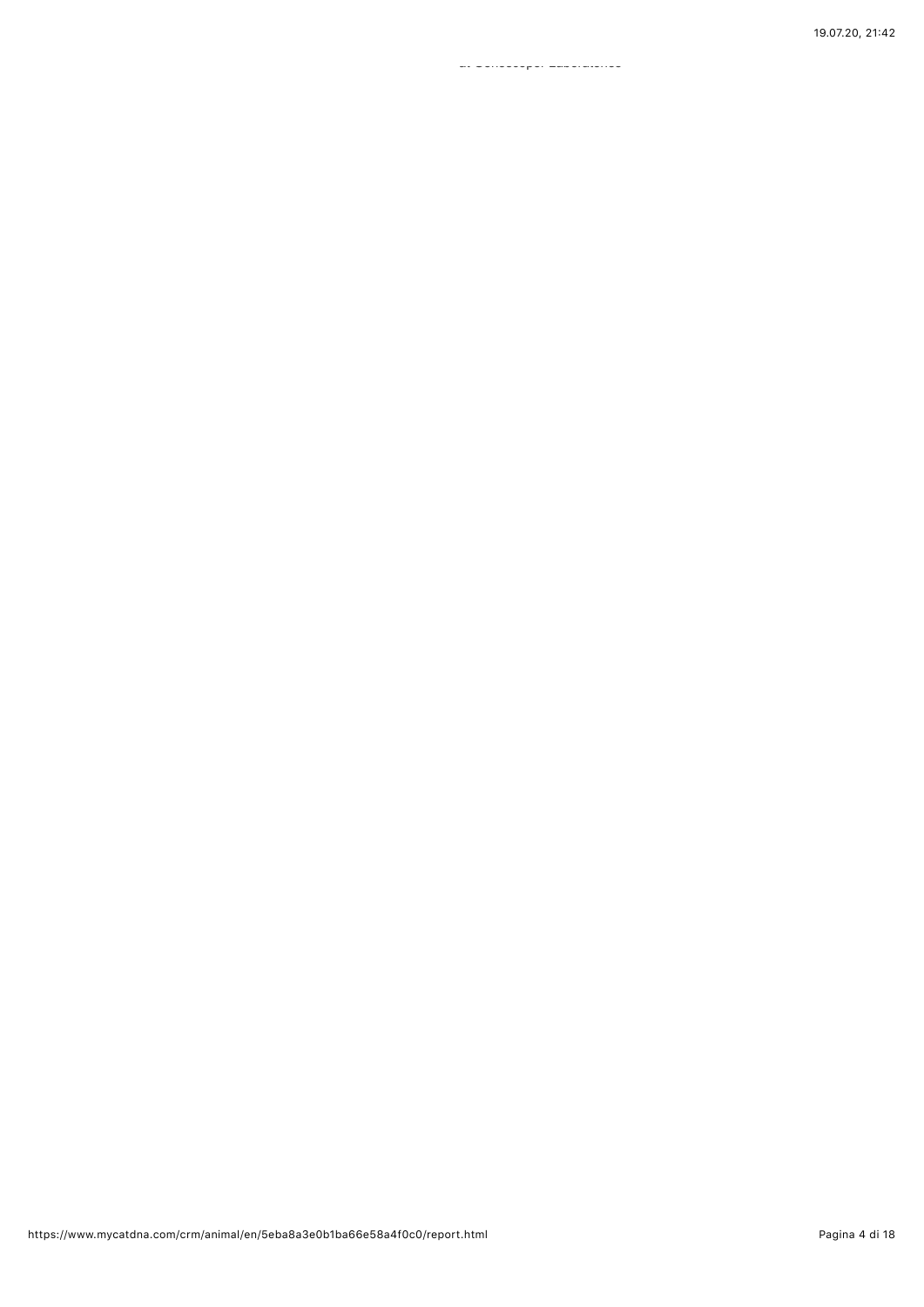

|              | Registered Name: Adelheids Tatanka PP  | <b>Owner: Diana Sferrazza</b>  |
|--------------|----------------------------------------|--------------------------------|
|              | <b>Call Name:</b> Adelheids Tatanka PP | <b>Country: Switzerland</b>    |
|              | <b>Registration ID: SBV 042919 021</b> | <b>Testing date: 2020/6/24</b> |
|              | Microchip: 900079000711730             |                                |
|              | <b>Breed: Maine Coon Polydactyl</b>    |                                |
| Gender: Male |                                        |                                |
|              |                                        |                                |

Cat's identity verified from microchip or tattoo by veterinarian or other authorized person during sample taking: **No**

# Test results - Traits - page 2

#### **Coat Color**

| <b>Trait</b>                                                                 |                               | <b>Genotype Description</b>                                                                                                                                                                                                                                                   |
|------------------------------------------------------------------------------|-------------------------------|-------------------------------------------------------------------------------------------------------------------------------------------------------------------------------------------------------------------------------------------------------------------------------|
| Color Locus B:<br>Chocolate and<br>Cinnamon (2)<br>variants)                 | B/B                           | The cat produces black pigment.                                                                                                                                                                                                                                               |
| Color Locus C:<br><b>Pointed Coloration</b><br>and Albinism (3)<br>variants) | C/C                           | This cat has full color with no color restrictions.                                                                                                                                                                                                                           |
| Color Locus A: Agouti a/a<br>and Charcoal (2)<br>variants)                   |                               | The cat is likely to have non-agouti (solid) coat color.                                                                                                                                                                                                                      |
| any FERV1 insertion<br>in the KIT gene                                       | Ws/Ws II<br>DW/Ws II<br>DW/DW | The cat has two copies of the KIT gene with FERV1 insertion. The cat with pattern<br>of white spotting has two copies of the White spotting insert. The all white cat has<br>either one Dominant White insert and one White spotting insert or two Dominant<br>White inserts. |
| MLPH T83del (d<br>allele)                                                    | D/D                           | The cat does not have color dilution.                                                                                                                                                                                                                                         |
| $MC1R$ c.250G>A (e)<br>allele)                                               | E/E                           | The cat does not have e allele for Amber color found in Norwegian Forest Cat.                                                                                                                                                                                                 |
| KIT<br>c.1035 1036 delins CA                                                 | N/N                           | The cat does not have KIT mutation associated with gloving pattern in Birman cats.                                                                                                                                                                                            |
| $MC1R$ (er allele)                                                           | $-/-$                         | The cat does not have er allele for Russet color found in Burmese.                                                                                                                                                                                                            |

On behalf of Genoscoper Laboratories,

Jones nas **SIGNATURE**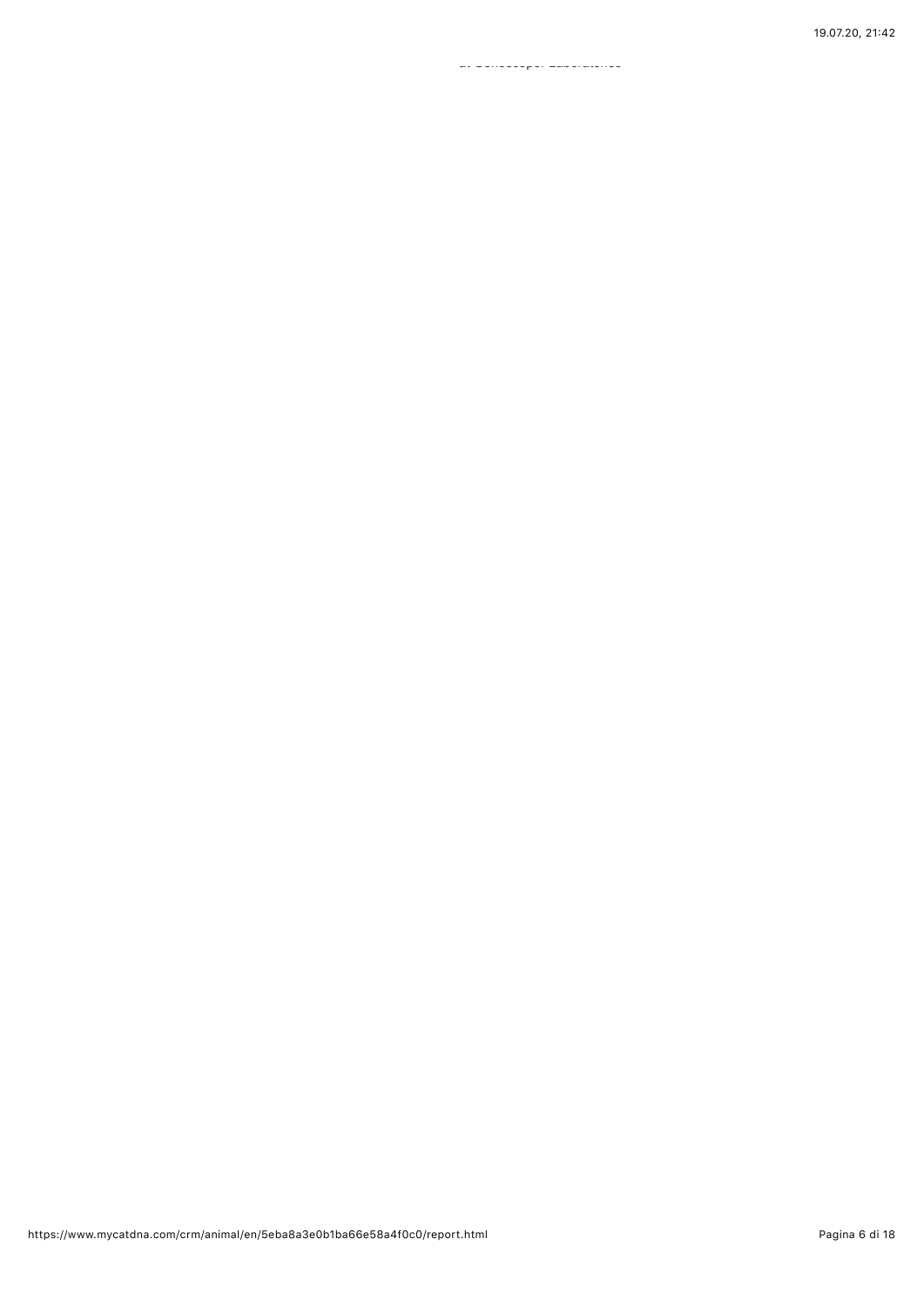

|              | Registered Name: Adelheids Tatanka PP  |                                | <b>Owner: Diana Sferrazza</b> |
|--------------|----------------------------------------|--------------------------------|-------------------------------|
|              | <b>Call Name:</b> Adelheids Tatanka PP |                                | <b>Country: Switzerland</b>   |
|              | <b>Registration ID: SBV 042919 021</b> | <b>Testing date: 2020/6/24</b> |                               |
|              | Microchip: 900079000711730             |                                |                               |
|              | <b>Breed: Maine Coon Polydactyl</b>    |                                |                               |
| Gender: Male |                                        |                                |                               |

Cat's identity verified from microchip or tattoo by veterinarian or other authorized person during sample taking: **No**

# Test results - Traits - page 3

### **Coat Type**

| Trait                   | Genotype | <b>Description</b>                            |
|-------------------------|----------|-----------------------------------------------|
| Long Hair (4 variants)  | M3/M4    | The cat is likely to have long hair.          |
| LPAR6 c.250 253 delTTTG | N/N      | The cat does not have Cornish Rex curly coat. |
| KRT71 c.445-1C          | N/N      | The cat does not have Selkirk Rex curly coat. |

#### **Morphology**

| <b>Trait</b>                                 |     | <b>Genotype Description</b>                                                            |
|----------------------------------------------|-----|----------------------------------------------------------------------------------------|
| Short tail, T-box mutations (3)<br>variants) | N/N | The cat does not have any of the tested bobtail mutations originally<br>found in Manx. |
| Polydactyly (3 variants)                     | N/N | The cat does not have any of the tested mutations causing extra digits.                |
| HES7 c.T5C                                   | TÆ  | The cat has no bobtail mutation originally found in Japanese Bobtail.                  |

On behalf of Genoscoper Laboratories,

merr **SIGNATURE**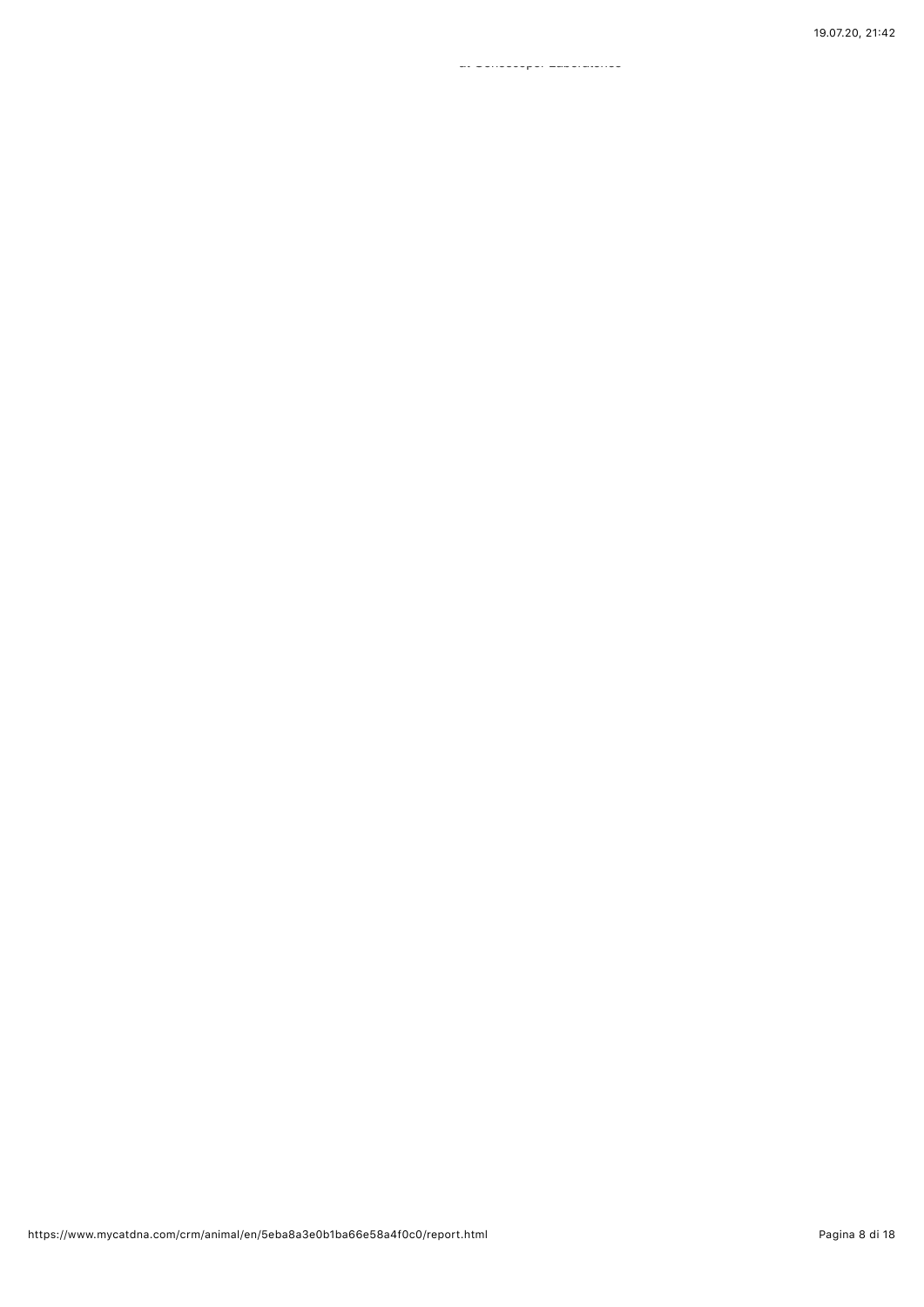

# Test results - Additional disorders found in other breeds - page 1

### **Blood Disorders**

| Disorder                             | <b>Mode of Inheritance</b> | Result |
|--------------------------------------|----------------------------|--------|
| Hemophilia B, mutation F9: c.1014C>T | X-linked Recessive         | Clear  |
| Hemophilia B, mutation F9: c.247G>A  | X-linked Recessive         | Clear  |

### **Cardiac Disorders**

| <b>Disorder</b>                                                             | Mode of Inheritance                           | <b>Result</b> |
|-----------------------------------------------------------------------------|-----------------------------------------------|---------------|
| Hypertrophic Cardiomyopathy, MYBPC3 mutation: c.2460C>T found in<br>Ragdoll | Autosomal Dominant<br>(Incomplete Penetrance) | Clear         |

### **Endocrine Disorders**

| <b>Disorder</b>                | Mode of Inheritance | Result |
|--------------------------------|---------------------|--------|
| Congenital Adrenal Hyperplasia | Autosomal Recessive | Clear  |

## **Immunologic Disorders**

| <b>Disorder</b>                                     | Mode of Inheritance | Result |
|-----------------------------------------------------|---------------------|--------|
| Autoimmune Lymphoproliferative Syndrome             | Autosomal Recessive | Clear  |
| Congenital Hypotrichosis with Short Life Expectancy | Autosomal Recessive | Clear  |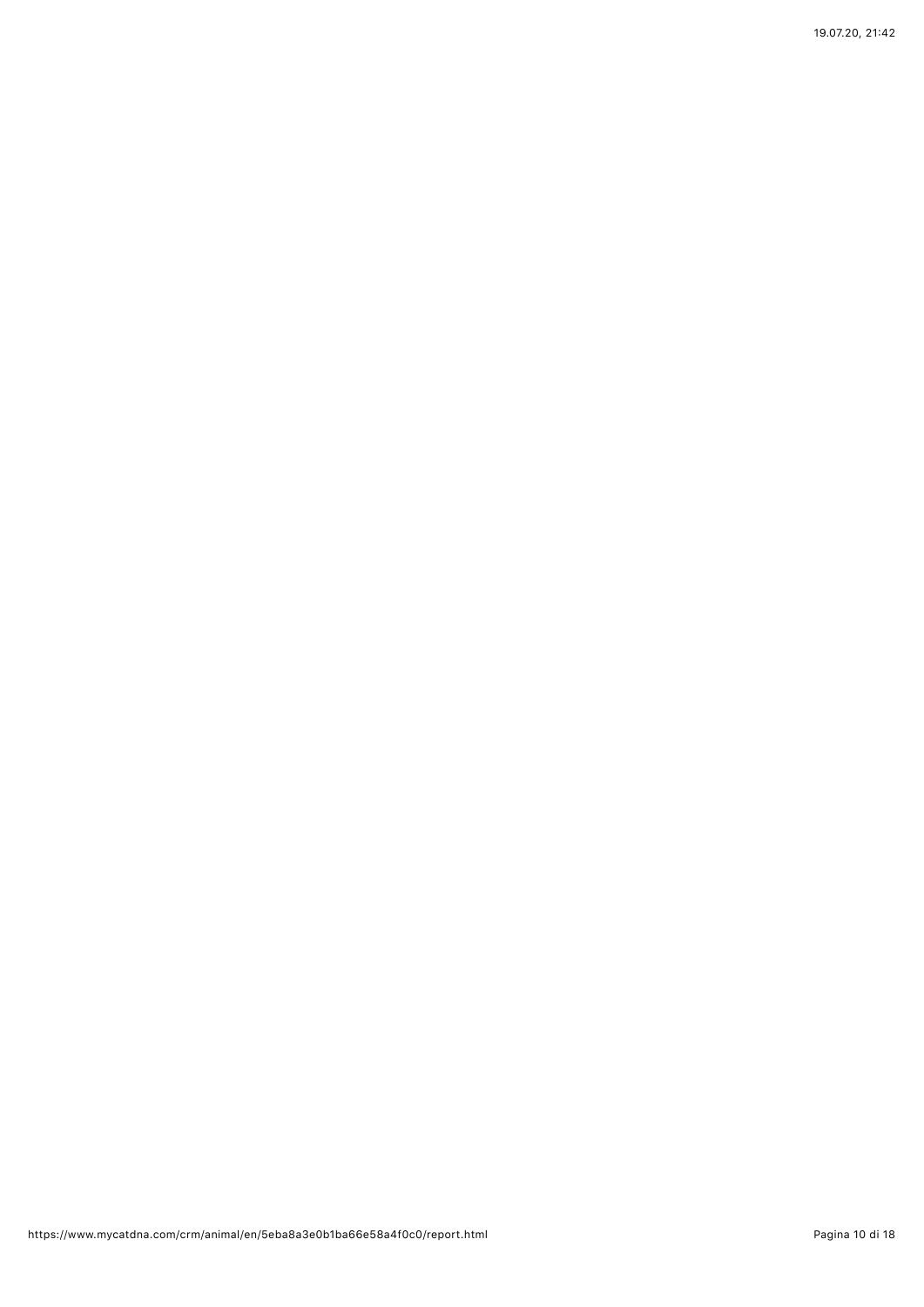

# Test results - Additional disorders found in other breeds - page 2

### **Metabolic Disorders**

| <b>Disorder</b>                                                 | <b>Mode of Inheritance</b> | <b>Result</b> |
|-----------------------------------------------------------------|----------------------------|---------------|
| Acute Intermittent Porphyria                                    | Autosomal Dominant         | Clear         |
| Acute Intermittent Porphyria; HMBS mutation: c.107_110delACAG   | <b>Autosomal Dominant</b>  | Clear         |
| Acute Intermittent Porphyria; HMBS mutation: c.826-1G>A         | Autosomal Dominant         | Clear         |
| Acute Intermittent Porphyria; HMBS mutation: c.844delGAG        | <b>Autosomal Dominant</b>  | Clear         |
| Chylomicronemia, Lipoprotein Lipase Deficiency                  | <b>Autosomal Recessive</b> | Clear         |
| Congenital Erythropoietic Porphyria, mutation UROS: c.331G>A    | Autosomal Recessive        | Clear         |
| Cystinuria; SCL3A1 mutation                                     | <b>Autosomal Recessive</b> | Clear         |
| Cystinuria; SCL7A9 mutation: c.1175C>T                          | <b>Autosomal Recessive</b> | Clear         |
| Cystinuria; SCL7A9 mutation: c.706G>A                           | Autosomal Recessive        | Clear         |
| Cystinuria; SCL7A9 mutation: c.881A>T                           | <b>Autosomal Recessive</b> | Clear         |
| Dihydropyrimidinuria                                            | Autosomal Recessive        | Clear         |
| Mucopolysaccharidosis Type I                                    | <b>Autosomal Recessive</b> | Clear         |
| Mucopolysaccharidosis Type VI (MPS VI), Typical Form            | <b>Autosomal Recessive</b> | Clear         |
| Mucopolysaccharidosis Type VII, mutation GUSB: c.1074G>A        | <b>Autosomal Recessive</b> | Clear         |
| Mucopolysaccharidosis VII; GUSB mutation C1424T                 | <b>Autosomal Recessive</b> | Clear         |
| Vitamin D-Dependent Rickets (VDDR-1A); CYP27B mutation: c.G637T | Autosomal Recessive        | Clear         |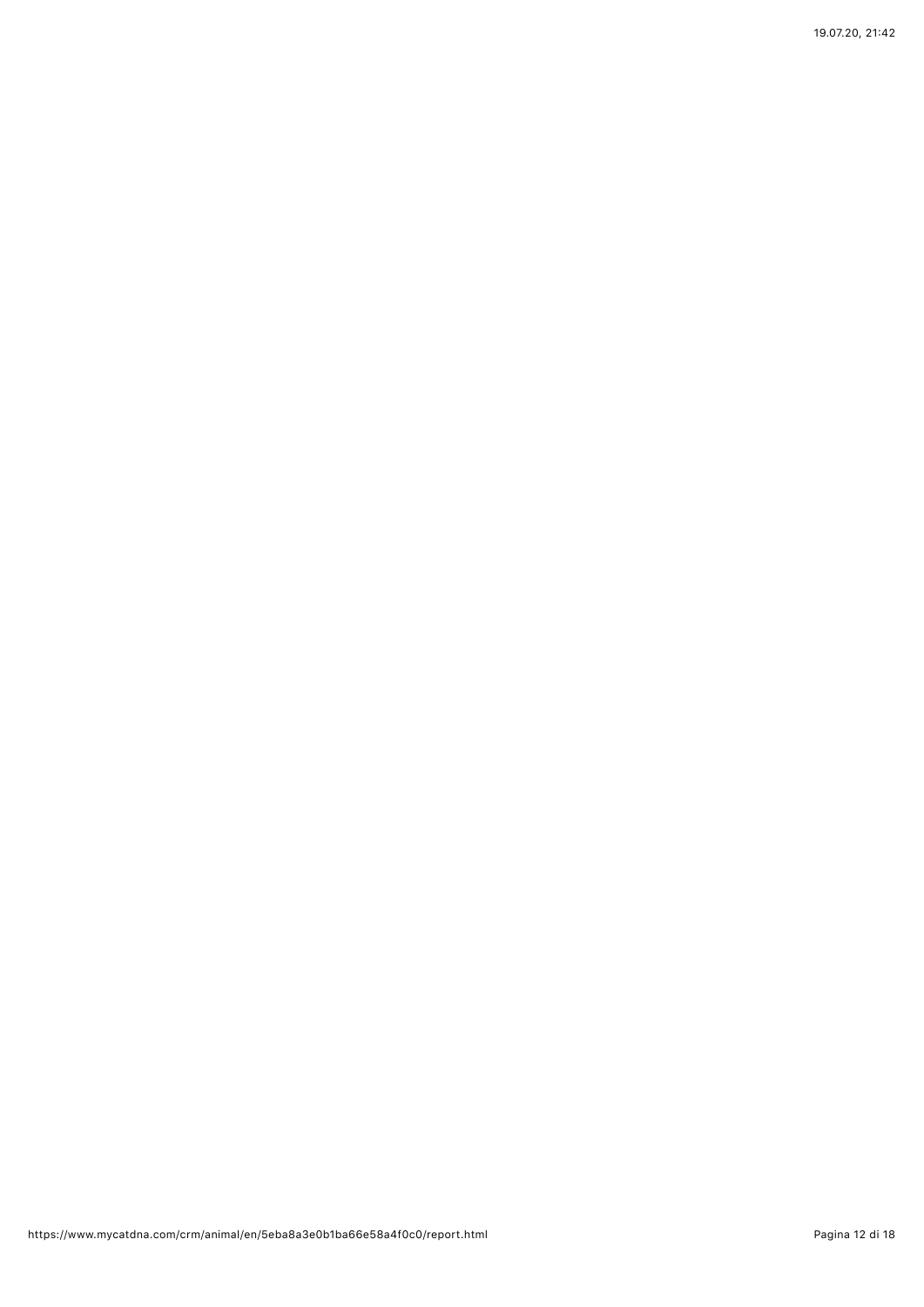

# Test results - Additional disorders found in other breeds - page 3

### **Muscular Disorders**

| <b>Disorder</b>                                                                                           | Mode of Inheritance | <b>Result</b> |
|-----------------------------------------------------------------------------------------------------------|---------------------|---------------|
| Congenital Myasthenic Syndrome (CMS)                                                                      | Autosomal Recessive | Clear         |
| Myotonia Congenita                                                                                        | Autosomal Recessive | Clear         |
| Periodic Hypokalemic Polymyopathy, Burmese Hypokalemia, or Familial<br>Episodic Hypokalaemic Polymyopathy | Autosomal Recessive | Clear         |

### **Neurologic Disorders**

| <b>Mode of Inheritance</b> | <b>Result</b>                                                                            |
|----------------------------|------------------------------------------------------------------------------------------|
| Autosomal Recessive        | Clear                                                                                    |
|                            | Clear                                                                                    |
| Autosomal Recessive        | Clear                                                                                    |
| Autosomal Recessive        | Clear                                                                                    |
| Autosomal Recessive        | Clear                                                                                    |
| <b>Autosomal Recessive</b> | Clear                                                                                    |
|                            | GM2 Gangliosidosis, Domestic Shorthair mutation HEXB: c.1467 1491inv Autosomal Recessive |

#### **Neuromuscular Disorders**

| <b>Disorder</b>                  | Mode of Inheritance | <b>Result</b> |
|----------------------------------|---------------------|---------------|
| Glycogen Storage Disease Type IV | Autosomal Recessive | Clear         |

### **Ocular Disorders**

| <b>Disorder</b>            | Mode of Inheritance | Result |
|----------------------------|---------------------|--------|
| Bengal Progressive Atrophy | Autosomal Recessive | Clear  |
| Retinal Dystrophy (rdAc)   | Autosomal Recessive | Clear  |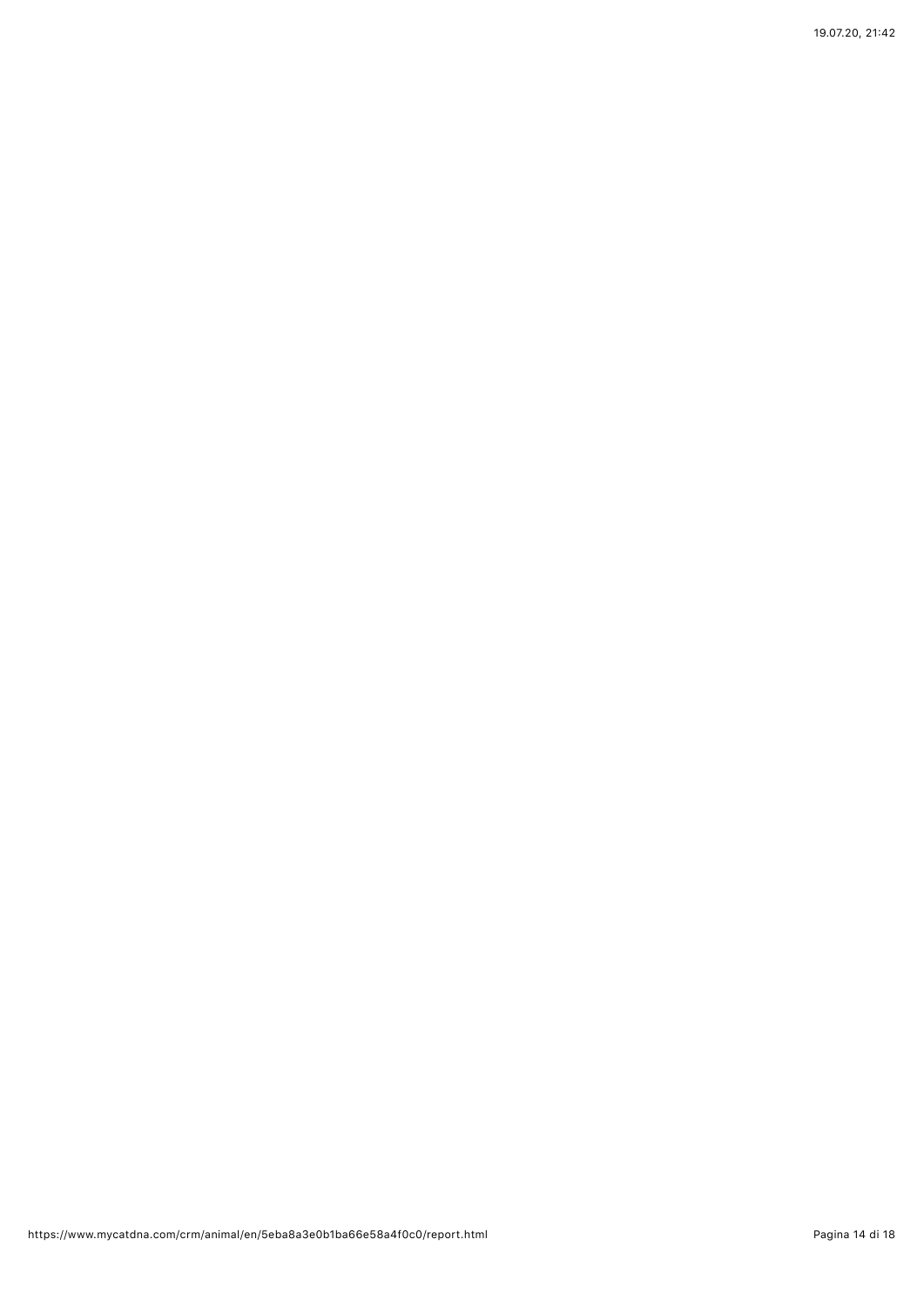

# Test results - Additional disorders found in other breeds - page 4

#### **Renal Disorders**

| <b>Disorder</b>           | Mode of Inheritance | <b>Result</b> |
|---------------------------|---------------------|---------------|
| Hyperoxaluria             | Autosomal Recessive | Clear         |
| Polycystic Kidney Disease | Autosomal Dominant  | Clear         |